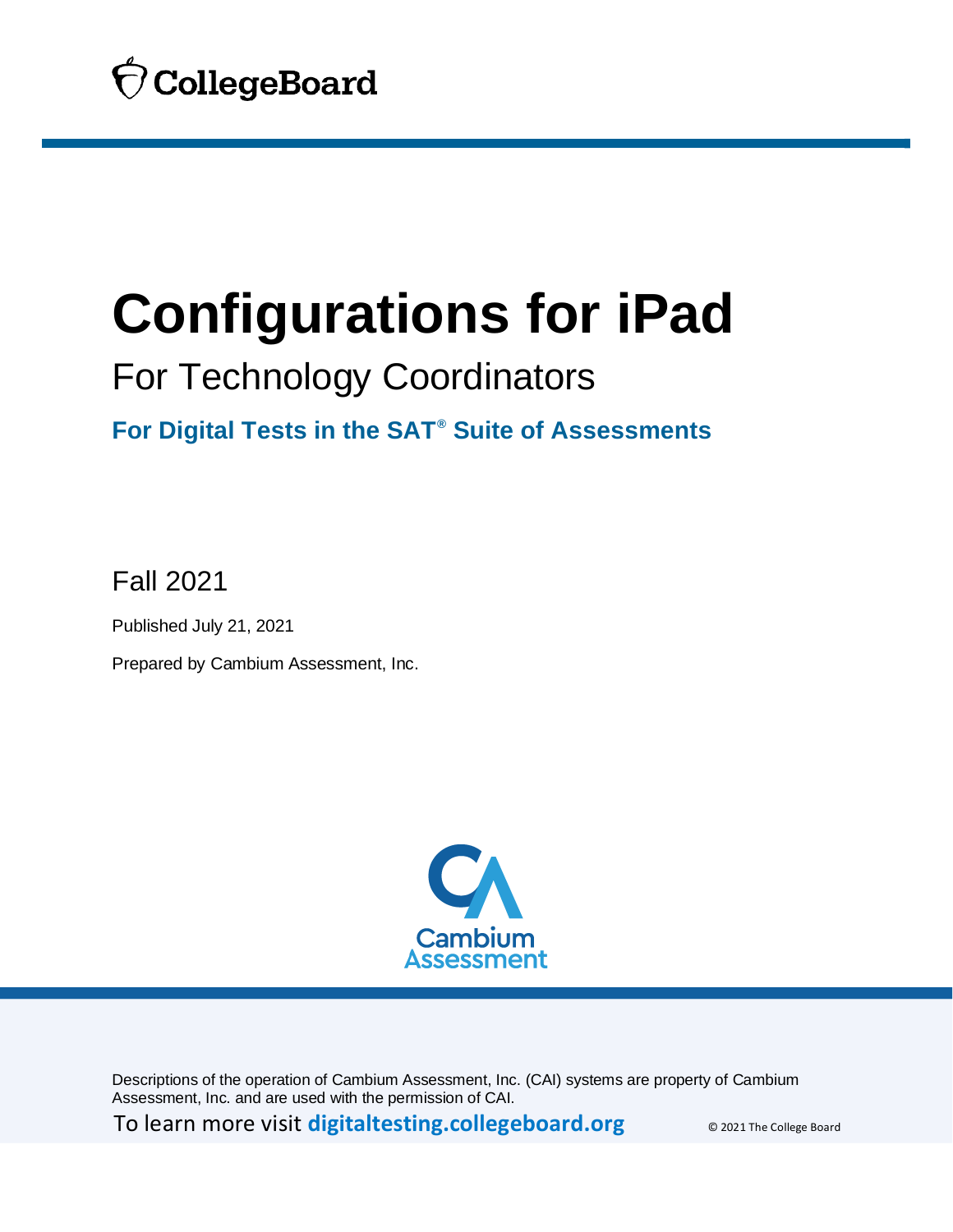| URLs for Online Dictionary and Thesaurus to Add to the Allowlist  10 |  |
|----------------------------------------------------------------------|--|
|                                                                      |  |
|                                                                      |  |
|                                                                      |  |
|                                                                      |  |
|                                                                      |  |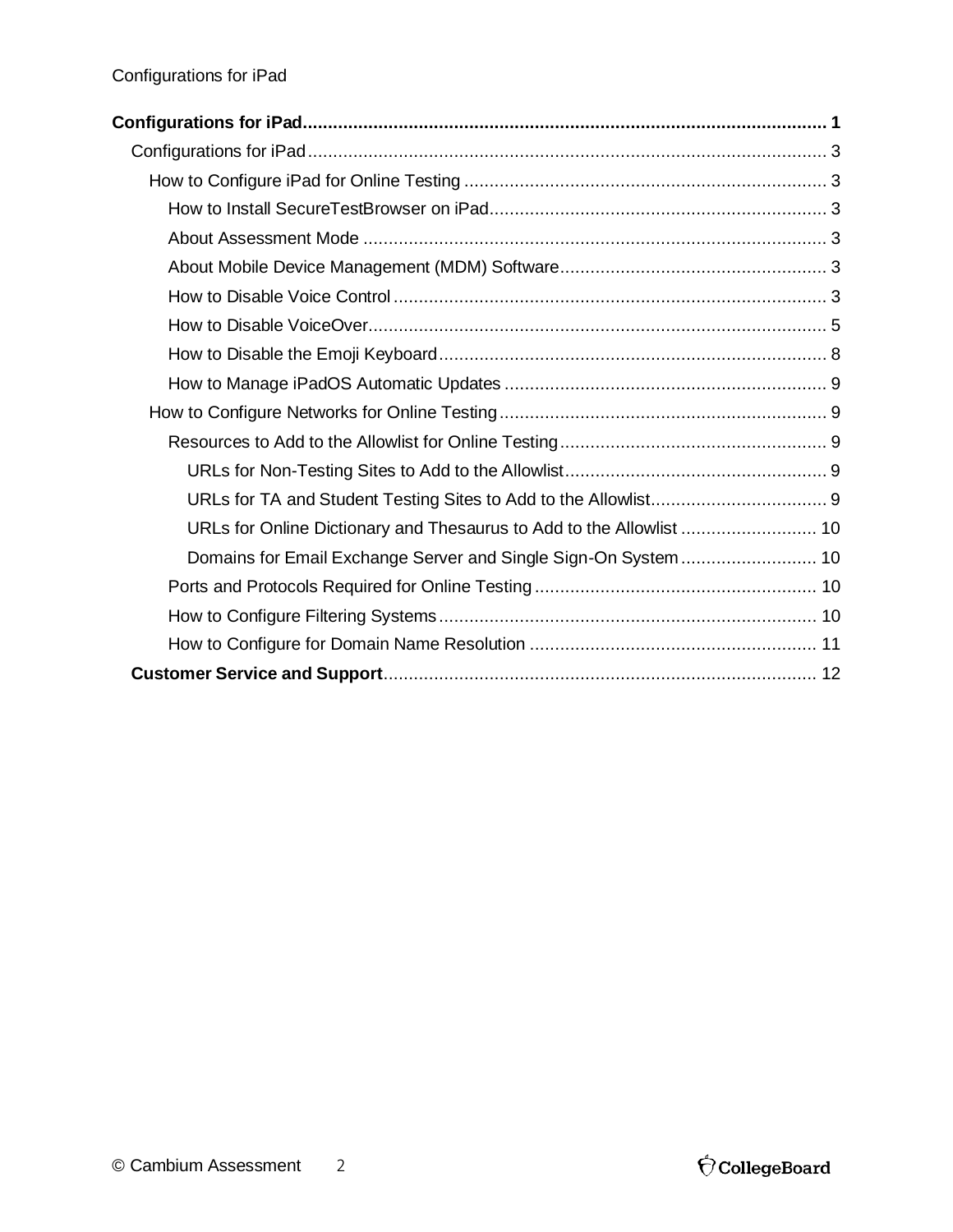<span id="page-2-0"></span>This document contains configurations for your network and iPad.

### <span id="page-2-1"></span>**How to Configure iPad for Online Testing**

This section contains configurations for iPad.

#### <span id="page-2-2"></span>**How to Install SecureTestBrowser on iPad**

The SecureTestBrowser app is CAI's customized web browser designed for taking tests. For instructions on how to install SecureTestBrowser on single iPad devices, visit the Digital Preparedness > Secure [Browser Installation](https://digitaltesting.collegeboard.org/digital-preparedness/cb-secure-browser-installation) page on the College Board microsite.

#### <span id="page-2-3"></span>**About Assessment Mode**

A feature in iPadOS called Assessment Mode (AM) (formerly known as Automatic Assessment Configuration (AAC)) works with CAI's Secure Browser to lock down an iPad for online testing. Users in the field need to do nothing to set up AM. Once the Secure Browser is launched on an iPad, AM kicks in automatically.

For more information about AM, including a list of features it disables, please visit [https://support.apple.com/en-us/HT204775.](https://support.apple.com/en-us/HT204775)

In addition to AM disabling features listed at the URL above, there are a few additional features in iPadOS that must be disabled prior to the administration of online testing. These features, which are listed below, should not be available to students without an accommodation and AM does not currently block them.

#### <span id="page-2-4"></span>**About Mobile Device Management (MDM) Software**

Some configurations listed below may be possible through third-party mobile device management (MDM) software. If you use MDM software and your MDM software is capable of these configurations, you are welcome to use it to configure iPad devices that will be used to administer online testing. For more information, please consult the documentation for your specific MDM software.

#### <span id="page-2-5"></span>**How to Disable Voice Control**

iPad devices have access to a feature called Voice Control that is not automatically disabled by Assessment Mode (AM) (formerly known as Automatic Assessment Configuration (AAC)). Voice Control allows iPad users to control an iPad using voice commands. If this feature is enabled on iPad devices that are used for testing, students may be able to access unwanted apps, such as web browsers, during a test.

**Voice Control is disabled by default. If it has never been enabled on an iPad, you have nothing to do. If it has been enabled, you must disable it before a student takes a test.**

- **1.** Select **Settings**.
- **2.** Select **Accessibility**.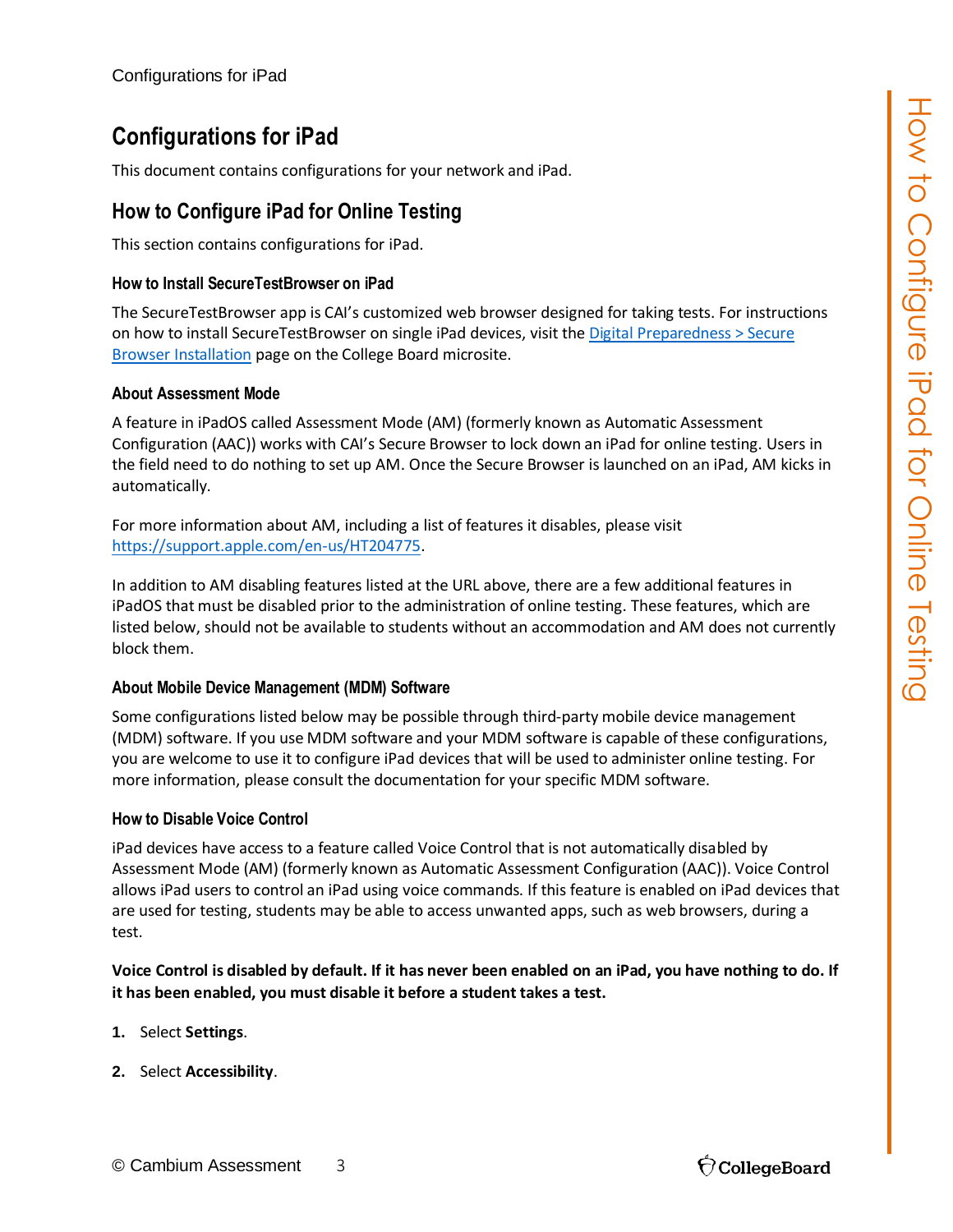**3.** Select **Voice Control**.



Figure 1. Accessibility Settings – Voice Control

**4.** Toggle the **Voice Control** switch to the left to disable Voice Control.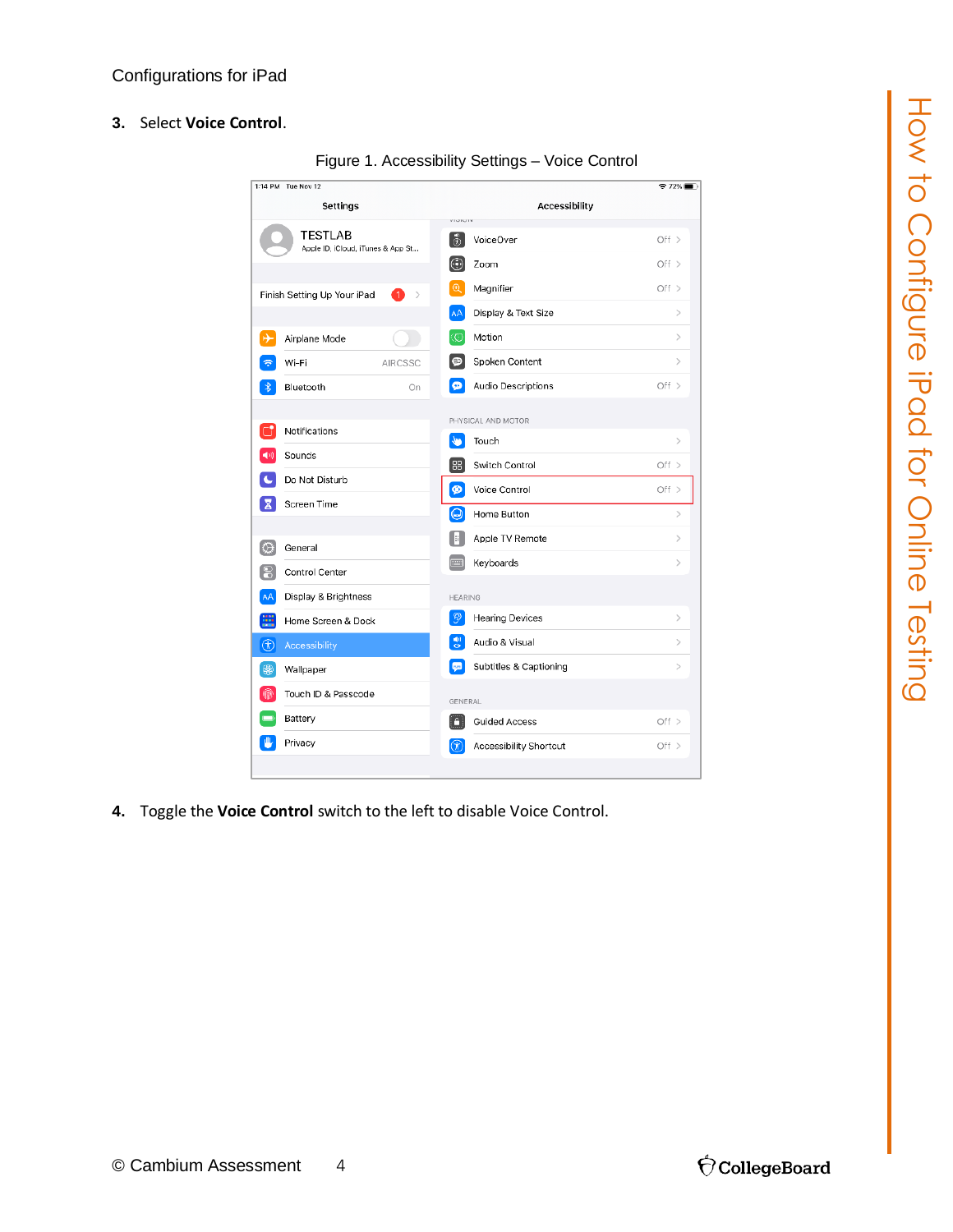

#### Figure 2. Voice Control Settings

#### <span id="page-4-0"></span>**How to Disable VoiceOver**

iPad devices have access to a feature called VoiceOver that is not automatically disabled by Assessment Mode (AM) (formerly known as Automatic Assessment Configuration (AAC)). VoiceOver is a gesturebased screen reader that allows users to receive audible descriptions of what is on the screen of their iPad. VoiceOver also changes touchscreen gestures to have different effects and adds additional gestures that allow users to move around the screen and control their iPad. If VoiceOver is not disabled on iPad devices that are used for testing, students may be able to access unwanted apps during a test. This feature should not be available to students without an accommodation.

- **1.** Select **Settings**.
- **2.** Select **Accessibility**.
- **3.** Select **VoiceOver**.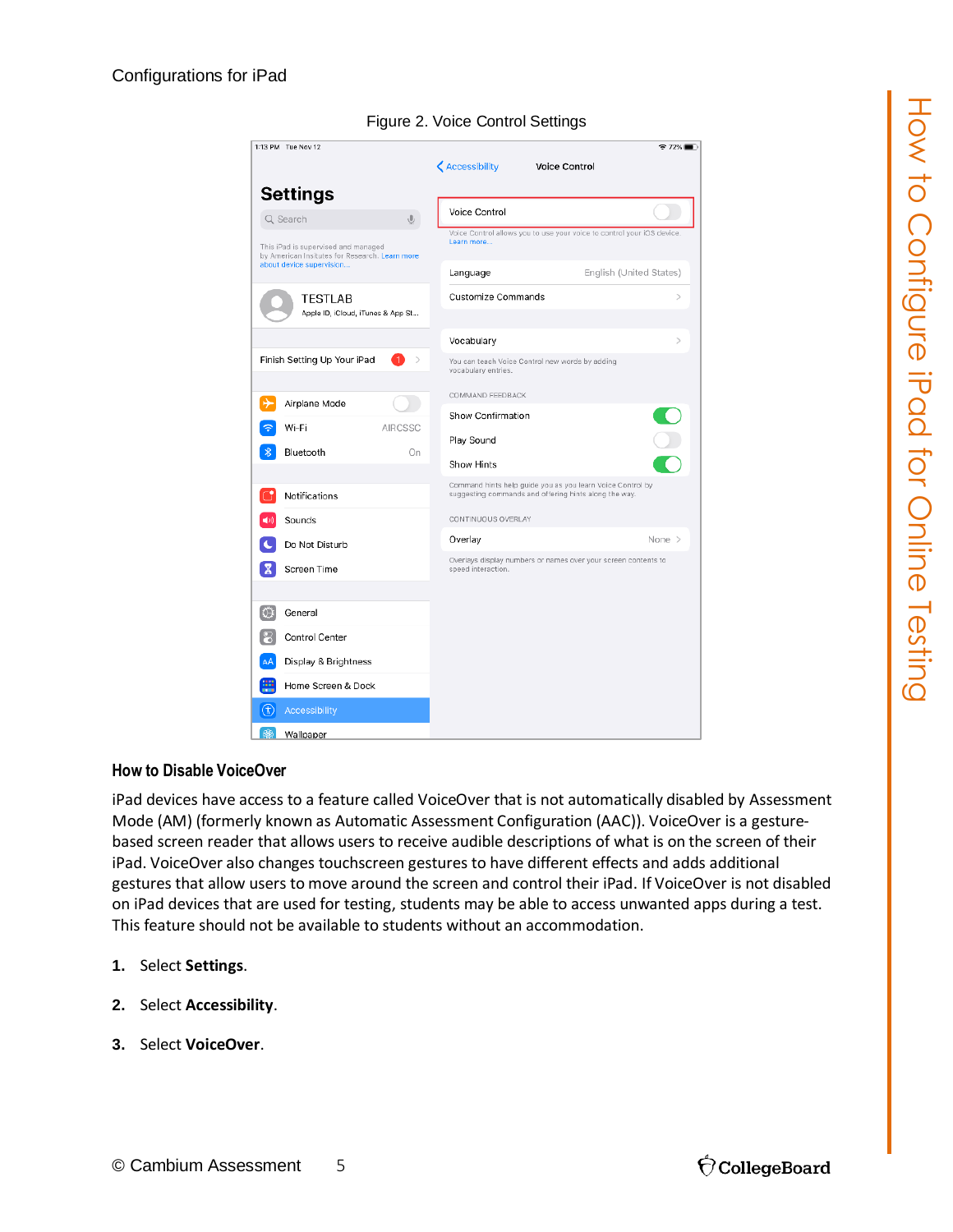| 1:14 PM Tue Nov 12                                  |                                      | $72\%$        |
|-----------------------------------------------------|--------------------------------------|---------------|
| Settings                                            | Accessibility<br>VIGIUM              |               |
| <b>TESTLAB</b><br>Apple ID, iCloud, iTunes & App St | $\mathbb{C}$<br>VoiceOver            | Off $>$       |
|                                                     | ۳<br>Zoom                            | Off >         |
| Finish Setting Up Your iPad<br>n<br>$\rightarrow$   | $\mathfrak{D}$<br>Magnifier          | Off >         |
|                                                     | AA<br>Display & Text Size            | $\mathcal{P}$ |
| ⊬<br>Airplane Mode                                  | Motion<br>$\bigcap$                  | $\mathcal{P}$ |
| Wi-Fi<br><b>AIRCSSC</b>                             | Spoken Content<br>⊕                  | $\mathcal{P}$ |
| Bluetooth<br>On                                     | ø<br>Audio Descriptions              | Off $>$       |
|                                                     | PHYSICAL AND MOTOR                   |               |
| Notifications                                       | Ŷ.<br>Touch                          | $\mathcal{P}$ |
| Sounds                                              | 88<br>Switch Control                 | Off >         |
| Do Not Disturb                                      | Voice Control<br>⊛                   | Off >         |
| 큧<br>Screen Time                                    | ♤<br>Home Button                     | $\mathcal{P}$ |
| ⊙<br>General                                        | Apple TV Remote<br>H                 | $\mathcal{P}$ |
| ြင<br>Control Center                                | Keyboards<br><b>FOUR</b>             | $\rm{>}$      |
| AÅ<br>Display & Brightness                          | <b>HEARING</b>                       |               |
| ₩<br>Home Screen & Dock                             | $\partial$<br><b>Hearing Devices</b> | $\,>\,$       |
| $\circledR$<br>Accessibility                        | 悲<br>Audio & Visual                  | $\mathcal{P}$ |
| தி<br>Wallpaper                                     | $n -$<br>Subtitles & Captioning      | $\,>\,$       |
| Touch ID & Passcode                                 |                                      |               |
| Battery                                             | GENERAL<br>n<br>Guided Access        | Off $>$       |
| Privacy                                             | $(\pi)$                              | Off >         |
|                                                     | Accessibility Shortcut               |               |

#### Figure 3. Accessibility Settings - VoiceOver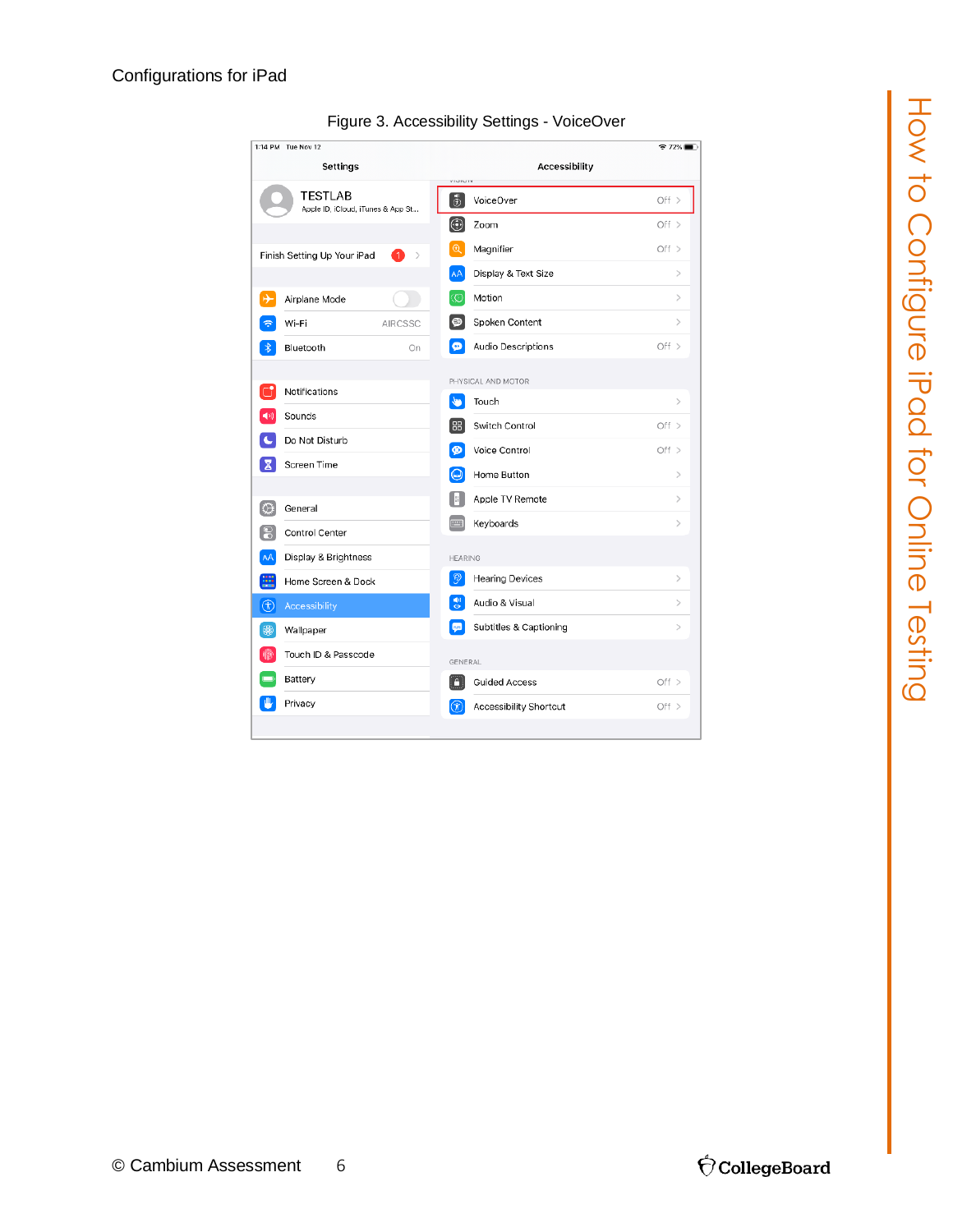**4.** Toggle the **VoiceOver** switch to the left to disable VoiceOver.

| 11:13 AM Wed Nov 20                                |                                                                                                                                                                                                                                               | କ 83% ∎ା      |
|----------------------------------------------------|-----------------------------------------------------------------------------------------------------------------------------------------------------------------------------------------------------------------------------------------------|---------------|
| <b>Settings</b>                                    | <b>く</b> Accessibility<br>VoiceOver                                                                                                                                                                                                           |               |
|                                                    | VoiceOver                                                                                                                                                                                                                                     |               |
| Finish Setting Up Your iPad<br>-1<br>$\mathcal{P}$ | VoiceOver speaks items on the screen:<br>- Tap once to select an item<br>- Double-tap to activate the selected item                                                                                                                           |               |
| Airplane Mode                                      | - Swipe three fingers to scroll<br>- To go Home: Slide one finger up from the bottom edge until you<br>hear the second sound and lift your finger                                                                                             |               |
| Wi-Fi<br>ASCMLAB1                                  | • To use the App Switcher: Slide up farther from the bottom until<br>you hear the third sound and lift your finger<br>· To use the Dock: Slide one finger up from the bottom edge until                                                       |               |
| Bluetooth<br>Off                                   | you hear the second sound, then swipe down<br>- To use Control Center: Slide one finger down from the top edge<br>until you hear the second sound and lift your finger<br>- To use Notification Center: Slide down farther from the top until |               |
| Notifications                                      | you hear the third sound and lift your finger                                                                                                                                                                                                 |               |
| Sounds                                             | SPEAKING RATE                                                                                                                                                                                                                                 |               |
| Do Not Disturb                                     | ጮ                                                                                                                                                                                                                                             | ≪             |
| Screen Time                                        | Speech                                                                                                                                                                                                                                        | $\mathcal{P}$ |
| Ð<br>General                                       | Verbosity                                                                                                                                                                                                                                     | $\rightarrow$ |
|                                                    |                                                                                                                                                                                                                                               |               |
| Control Center                                     | Braille                                                                                                                                                                                                                                       | $\mathcal{P}$ |
| AÅ<br>Display & Brightness                         | Audio                                                                                                                                                                                                                                         | $\mathcal{P}$ |
| ₩<br>Home Screen & Dock                            |                                                                                                                                                                                                                                               |               |
| $\circledR$<br>Accessibility                       | Commands                                                                                                                                                                                                                                      | $\mathcal{P}$ |
| \$<br>Wallpaper                                    | Activities                                                                                                                                                                                                                                    | ⋋             |
| Touch ID & Passcode                                | Rotor                                                                                                                                                                                                                                         | $\mathcal{P}$ |
| Battery                                            | <b>Rotor Actions</b>                                                                                                                                                                                                                          | $\,>\,$       |
| Privacy                                            | Typing                                                                                                                                                                                                                                        | $\,>\,$       |
| iTunes & App Store                                 |                                                                                                                                                                                                                                               |               |
|                                                    | Always Speak Notifications                                                                                                                                                                                                                    |               |
| Wallet & Apple Pay                                 | Navigate Images                                                                                                                                                                                                                               | Always >      |

Figure 4. VoiceOver Settings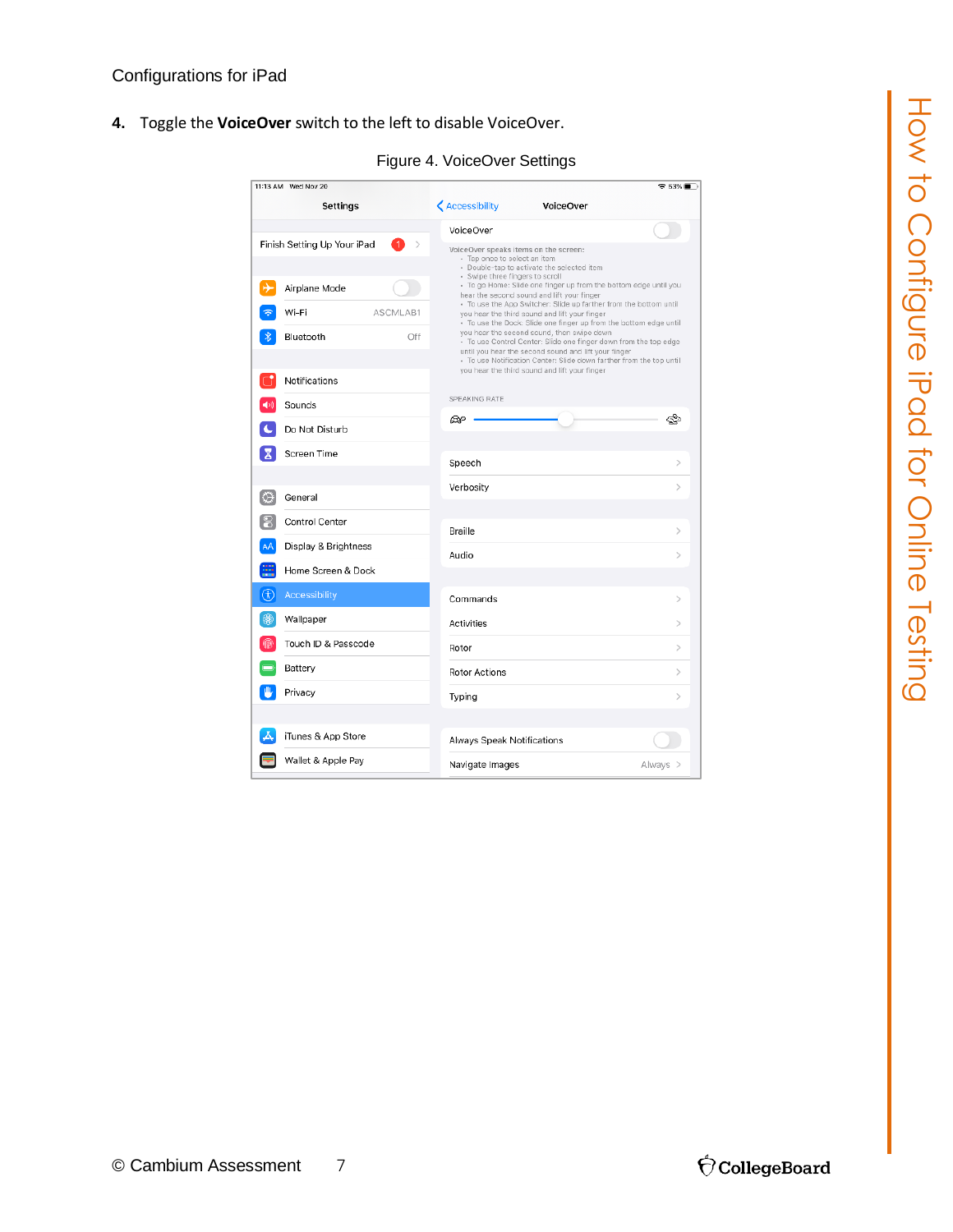#### <span id="page-7-0"></span>**How to Disable the Emoji Keyboard**

Emoticons are characters that express an emotion or represent a facial expression, such as a smile or a frown. Some text messaging apps replace sequences of characters with an emoticon, such as replacing  $:-$ ) with  $\circledcirc$ .

iPadOS has an Emoji keyboard that contains emoticons. This keyboard, if activated, can be confusing for test-takers or scorers. Use the following procedure to remove the emoji keyboard from an iPad.

For Spanish tests, the emoji keyboard will need to be enabled because of its connection to accented characters.



Figure 5. Emoji Keyboard

- **1.** Select **Settings**.
- **2.** Navigate to > **General > Keyboard**.
- **3.** Select **Keyboards**.
- **4.** Delete Emoji from the list by sliding it to the left and selecting **Delete**.

●●●○○ AT&T LTE 9:54 AM  $\ast$ **≮** Keyboards Keyboards Edit English  $\mathcal{P}$ Emoji

Figure 6. Keyboards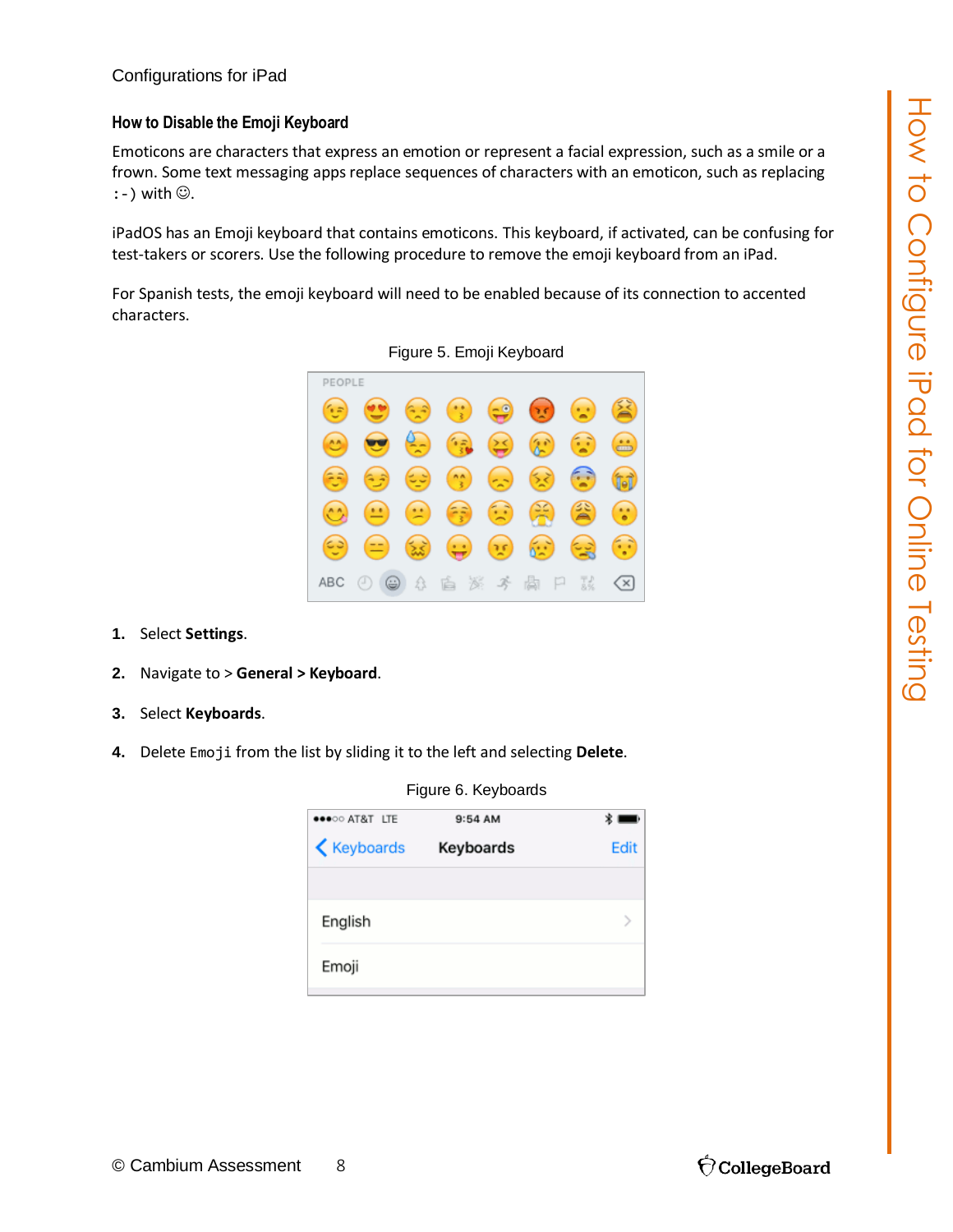#### <span id="page-8-0"></span>**How to Manage iPadOS Automatic Updates**

This section describes how to manage iPadOS automatic updates. CAI recommends disabling iPadOS automatic updates so your iPad devices are not updated to a version that is not yet supported. To disable automatic updates on individual iPad devices, see Apple's instructions at [https://support.apple.com/en-us/HT202180#automatic.](https://support.apple.com/en-us/HT202180#automatic) You can also use MDM software to disable updates on multiple iPad devices at once. For more information, see the section **[About Mobile Device](#page-2-4)  [Management \(MDM\) Software](#page-2-4)**.

#### <span id="page-8-1"></span>**How to Configure Networks for Online Testing**

This section contains additional configurations for your network.

#### <span id="page-8-2"></span>**Resources to Add to the Allowlist for Online Testing**

This section presents information about the URLs that CAI provides. Ensure your network's firewalls are open for these URLs. If your testing network includes devices that perform traffic shaping, packet prioritization, or Quality of Service, ensure these URLs have high priority.

#### <span id="page-8-3"></span>**URLs for Non-Testing Sites to Add to the Allowlist**

[Table](#page-8-5) 1 lists URLs for non-testing sites, such as Test Information Distribution Engine and Online Reporting System.

<span id="page-8-5"></span>

| <b>System</b>                                                                                              | <b>URL</b>                                                                             |
|------------------------------------------------------------------------------------------------------------|----------------------------------------------------------------------------------------|
| Portal and Secure Browser<br>installation files                                                            | https://digitaltesting.collegeboard.org/                                               |
| Single Sign-On System                                                                                      | https://sso3.cambiumast.com/auth/realms/collegeboard/account                           |
| <b>Test Information Distribution Engine</b>                                                                | https://cb.tide.cambiumast.com                                                         |
| For 2021-2022, users should add<br>both the Cambium and AIR URLs<br>listed in this table to the Allowlist. | https://sso3.airast.org/auth/realms/collegeboard/account<br>https://cb.tide.airast.org |

#### Table 1. CAI and AIR URLs for Non-Testing Sites

**Note:** When you are accessing these sites, please use the Cambium URLs. Only use the AIR URLs when adding them to the Allowlist. More information below.

#### <span id="page-8-4"></span>**URLs for TA and Student Testing Sites to Add to the Allowlist**

Testing servers and satellites may be added or modified during the school year to ensure an optimal testing experience. As a result, CAI strongly encourages you to add these URLs to the Allowlist at the root level. This requires using a wildcard. CAI strongly encourages using wildcards when adding these URLs to your allowlist, as servers may be added or removed from the field without notice.

|  | Table 2. CAI and AIR URLs for Testing Sites |
|--|---------------------------------------------|
|--|---------------------------------------------|

<span id="page-8-6"></span>

| <b>System</b>                | <b>URL</b>       |
|------------------------------|------------------|
| TA and Student Testing Sites | *.cambiumast.com |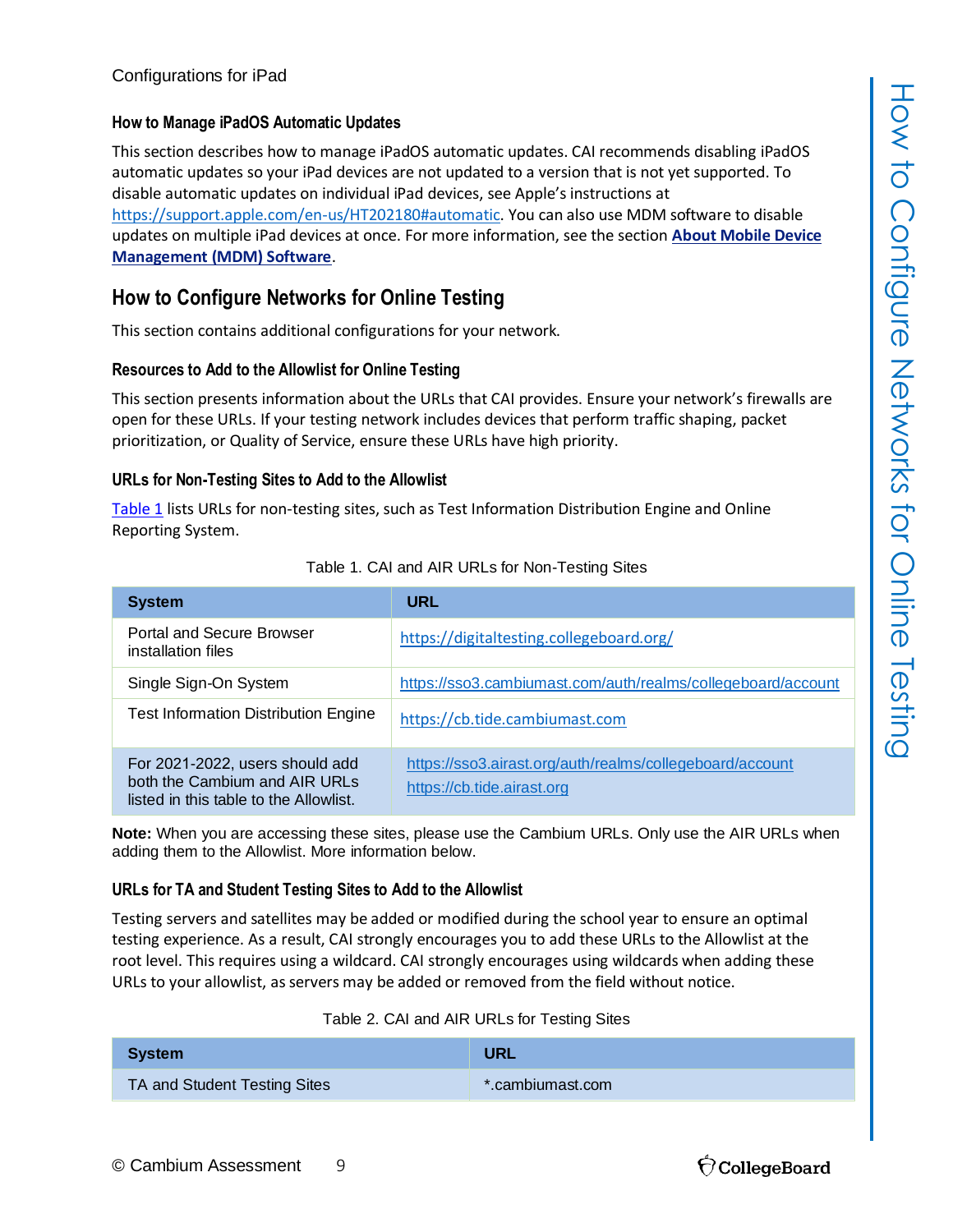| For 2021-2022, users should add both<br>Cambium and AIR URLs listed in this table to<br>the Allowlist. | *.tds.cambiumast.com<br>*.cloud1.tds.cambiumast.com<br>*.cloud2.tds.cambiumast.com<br>*.cambiumtds.com<br>*.airast.org<br>*.tds.airast.org<br>*.cloud1.tds.airast.org |
|--------------------------------------------------------------------------------------------------------|-----------------------------------------------------------------------------------------------------------------------------------------------------------------------|
|                                                                                                        | *.cloud2.tds.airast.org                                                                                                                                               |

#### <span id="page-9-0"></span>**URLs for Online Dictionary and Thesaurus to Add to the Allowlist**

Some online assessments contain an embedded dictionary and thesaurus provided by Merriam-Webster. The Merriam-Webster URLs listed in [Table](#page-9-4) 3 should be added to the allowlist to ensure that students can use them during testing.

<span id="page-9-4"></span>

| <b>Domain Name</b>        | <b>IP Address</b> |
|---------------------------|-------------------|
| media.merriam-webster.com | 64 124 231 250    |
| www.dictionaryapi.com     | 64 124 231 250    |

#### <span id="page-9-1"></span>**Domains for Email Exchange Server and Single Sign-On System**

CAI systems send emails for password resets and login codes for the single sign-on system from cambiumast.com and from cambiumassessment.com. Add both domains to your Allowlist to ensure you receive these emails.

#### <span id="page-9-2"></span>**Ports and Protocols Required for Online Testing**

[Table](#page-9-5) 4 lists the ports and protocols used by the Test Delivery System. Ensure that all content filters, firewalls, and proxy servers are open accordingly.

<span id="page-9-5"></span>

| <b>Port/Protocol</b> | <b>Purpose</b>                 |
|----------------------|--------------------------------|
| 80/TCP               | HTTP (initial connection only) |
| 443/TCP              | HTTPS (secure connection)      |

#### Table 4. Ports and Protocols for Test Delivery System

#### <span id="page-9-3"></span>**How to Configure Filtering Systems**

If the school's filtering system has both internal and external filtering, the URLs for the testing sites (see [Table](#page-8-5) 1) must be added to the allowlist in both filters. Ensure your filtering system is not configured to perform packet inspection on traffic to CAI servers. Please see your vendor's documentation for specific instructions. Also, be sure to add these URLs to the allowlist in any multilayer filtering system (such as local and global layers). Ensure all items that handle traffic to \*.tds.cambiumast.com and \*.tds.airast.org have the entire certificate chain and are using the latest TLS 1.2 protocol.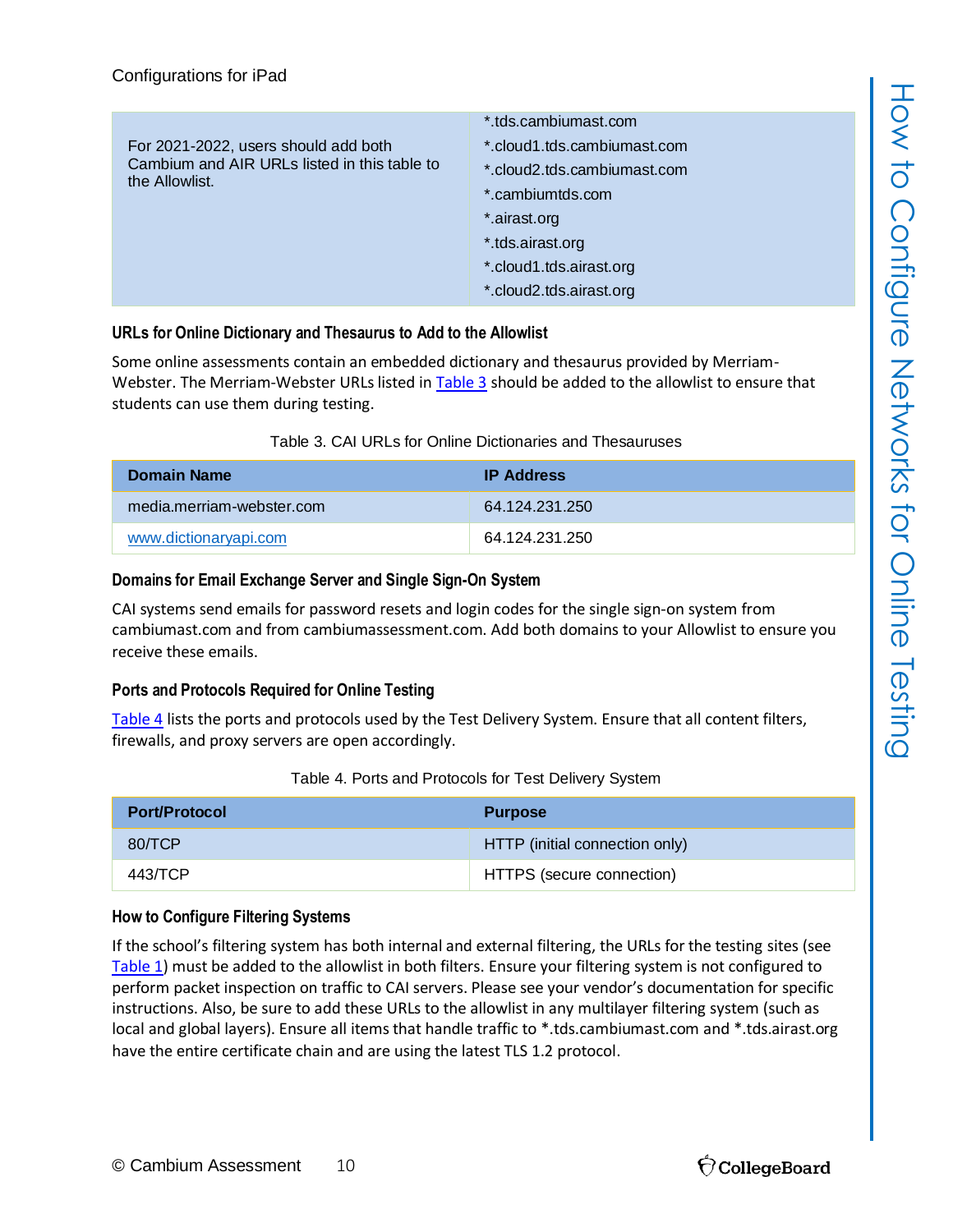#### <span id="page-10-0"></span>**How to Configure for Domain Name Resolution**

[Table](#page-8-5) 1 an[d Table](#page-8-6) 2 list the domain names for CAI's testing and non-testing applications. Ensure the testing machines have access to a server that can resolve those names.